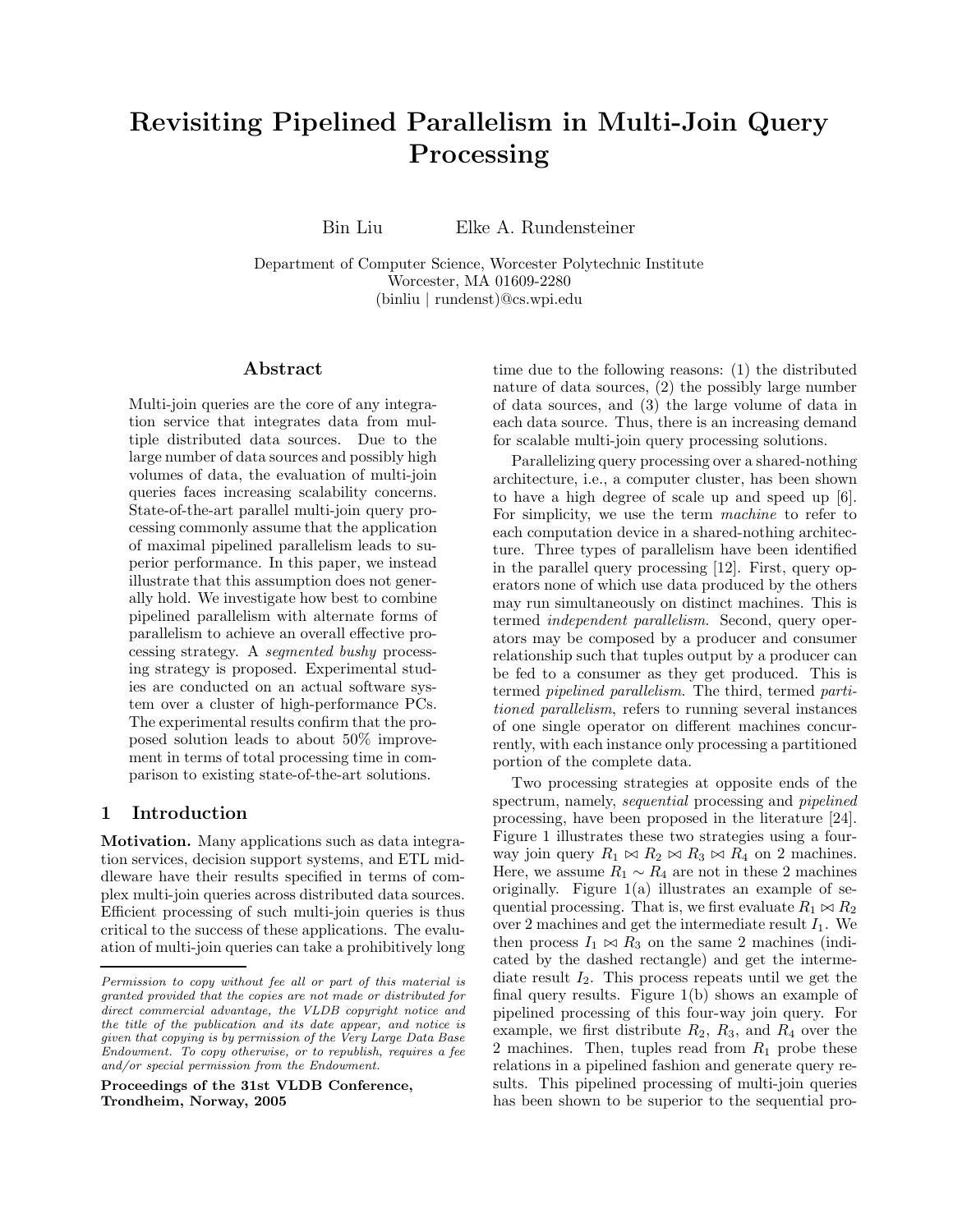cessing [24]. As we will discuss shortly, state-of-the-art parallel multi-join query processing solutions tend to maximally apply this pipelined processing as its core execution strategy [3, 24, 31].



Figure 1: A Motivating Example

However, does this commonly accepted solution of maximally applying pipelined parallelism always perform effectively when evaluating multi-join queries? Or put differently, are there methods that enable us to generate even more efficient parallel execution strategies than this fully pipelined processing?

In this work, we show via a cost analysis as well as real system performance studies (not simulation) that such maximally pipelined processing is not always effective. We propose a *segmented bushy* parallel processing strategy for multi-join queries that outperforms state-of-the-art solutions.

Focus of the Work. We focus on complex multi-join queries, i.e., with 10 or more source relations. We target application scenarios in which all data will be first taken to and then processed in the cluster. This requirement of processing joins outside the data sources is rather common in many applications. For example, in a data warehouse environment (e.g., ETL [22]), operating data sources may be too busy to process such complex join queries or simply may not be willing to give control to outsiders. Data sources may also not have the advanced query processing capabilities to evaluate complex join queries, i.e., web servers.

The key research question that we propose to address is whether maximally pipelined multi-join query processing is indeed a superior solution as commonly assumed in the literature. This pipelined process implies main memory based processing. Hence, we assume that the aggregated memory of all available machines is sufficient to hold the intermediate results of the join relations. In situations when main memory is not enough to hold all join states at the same time, we follow the typical approach to divide the query into several pieces with each piece being processed sequentially. We defer this discussion to Section 5.4. The rationale behind this is that both the main memory of each machine and the number of machines in the cluster are getting increasingly large at affordable cost.

Due to possibly large volumes of data in each source relation, the main memory of one machine may not be enough to hold the full join states of one source relation. Thus, partitioned parallelism is applied to each

join operation whenever it is necessary. That is, a partition (exchange) operator [11] will be inserted into the query plan to partition the input data tuples to multiple machines to conduct partitioned join processing.

We focus on hashing join algorithms [19] since they are among the most popular ones in the literature due to their proven superior performance [19, 23]. Hashing joins provide the possibility of a high degree of pipelined parallelism. Other join algorithms such as sort-merge join do not have this natural property of pipelined parallelism [23]. Furthermore, hashing joins also naturally fit partitioned parallelism.

Contributions. To highlight, the main contributions of this work include:

- We question the commonly accepted model of maximally pipelined parallelism in parallel multijoin query processing and support the claim by both an analytical argument as well as experimental observations.
- We propose a *segmented bushy* parallel processing strategy that aims to balance all three forms of parallelism for complex multi-join queries. This integration has not been fully explored in the literature. Optimization algorithms are provided to generate the above segmented bushy strategies.
- We build a distributed query engine to back up our claims. We incorporate our proposed strategies and algorithms into the system. Extensive experimental studies show that the segmented bushy parallel processing has on average a 50% improvement in terms of total processing time in comparison to state-of-the-art solutions.

The remainder of the paper is organized as follows. Section 2 describes the state-of-the-art. Section 3 discusses a multi-phase parallel optimization approach. Section 4 analyzes the cost factors and tradeoffs that affect the parallel processing performance. Section 5 presents the proposed segmented bushy processing and optimization algorithms. Experimental results are provided in Section 6. While Sections 7 and 8 discuss related work and conclusions respectively.

# 2 State-of-the-Art

Various solutions have been investigated for parallel multi-join query processing in the literature [3, 24, 31]. Here, we use the 10-join query depicted in Figure 2 to explain the core ideas. The query is depicted by its join graph. Each node in the graph  $(R_0 \sim R_9)$  represents one join relation (data source), while an edge denotes a join between two respective data sources.

# 2.1 Sequential vs. Pipelined Processing

Two strategies at opposite ends of the spectrum, namely, sequential processing and pipelined process-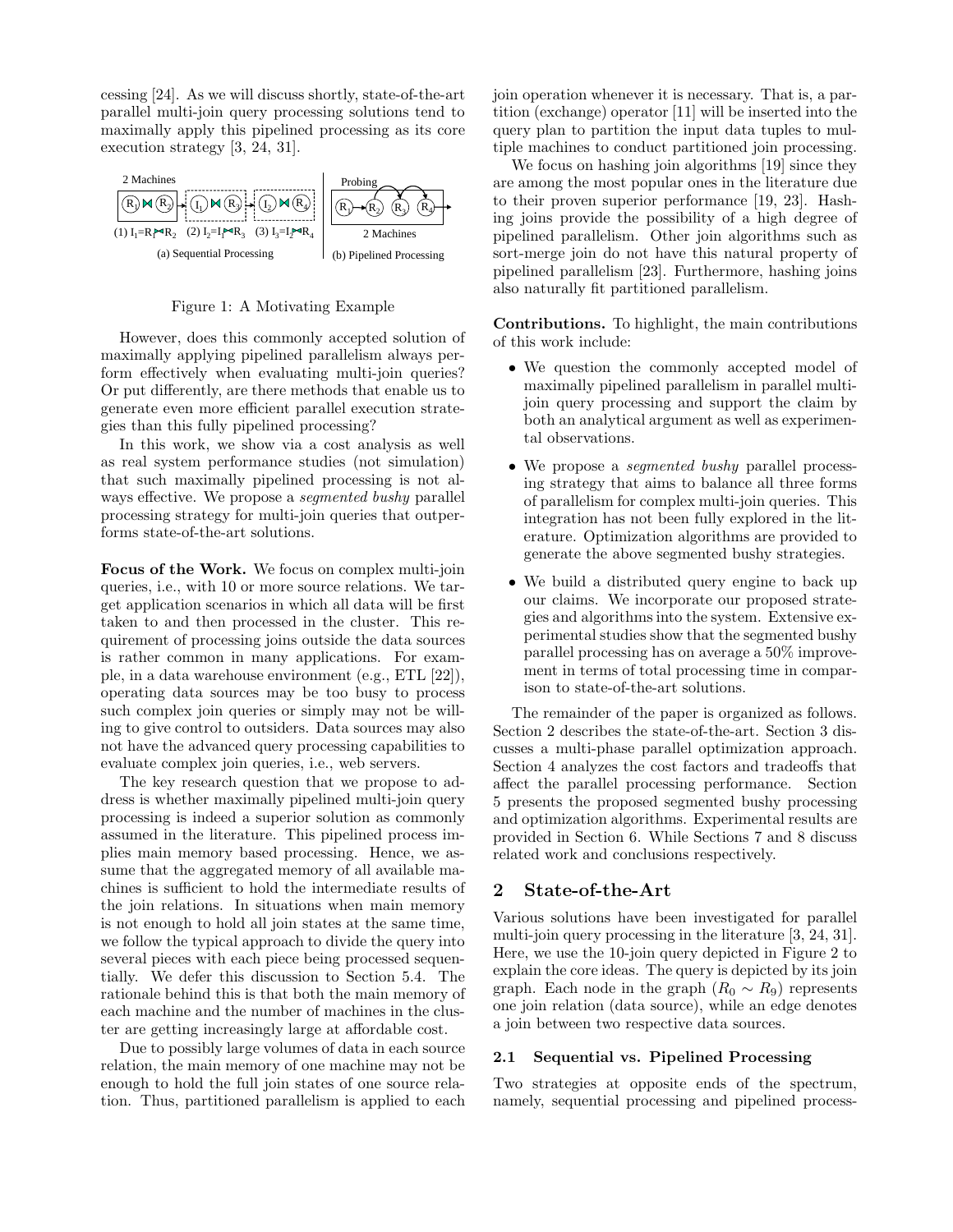

Figure 2: Example Query over 10 Relations

ing, have been proposed [24]. Note that partitioned parallelism is applied by default for each join operator. Sequential processing is based on a left-deep query tree. Figure 3(a) illustrates one example of sequential processing for the query defined in Figure 2. Here  $B_i$  represents the building phase of the *i*-th join operation, while  $P_i$  denotes the corresponding probing phase. This processing can be described by the following steps: (1) scan  $R_0$  and build  $B_1$ , (2) scan  $R_1$ , probe  $P_1$ , and build  $B_2$ , (3) scan  $R_2$ , probe  $P_2$ , and build  $B_3$ , and so on. This is repeated until all the join operations have been evaluated. As can be seen, it processes joins sequentially and only partial operations, namely, the probing and the successive building operations, are pipelined.



Figure 3: Sequential vs. Pipelined

Pipelined processing is based on a right-deep query tree [24]. Figure 3(b) illustrates an example of pipelined processing for the same query in Figure 2. In this case, all the building operations such as scan  $R_1$  and build  $B_1$ , scan  $R_2$  and build  $B_2$ , ..., scan  $R_9$ and build  $B_9$  can be run concurrently. After that, the operation of scan  $R_0$  and all the probing operations, probe  $P_1$ , probe  $P_2$ , ..., probe  $P_9$  can be done in a pipelined fashion. As demonstrated above, it achieves fully pipelined parallelism.

A pipeline process implies main memory based processing  $<sup>1</sup>$ . That is, it requires there to be enough main</sup> memory to hold all the hash tables of the building relations ( $R_1 \sim R_9$  in this case) throughout the duration of processing the query.

As identified in [24], pipelined processing is preferred whenever main memory is adequate. This is because (1) intermediate results in pipelined processing exist only as a stream of tuples flowing through the query tree, and (2) even though sequential processing in general may require less memory, this is not always true due to intermediate results have to be stored. A large intermediate result may consume even larger memory than the sum of all building relations.

The simulation results in [24] confirm that pipelined processing (right-deep) is more efficient than sequential one (left-deep) in most of the cases they considered. Without loss of generality, we thus associate pipelined processing with a right-deep query tree, and sequential processing with a left-deep query tree in the following discussions.

## 2.2 Maximally Pipelined Processing

State-of-the-art parallel multi-join query processing solutions maximally pursue the above pipelined parallelism to improve the overall performance [3, 24, 31]. If the main memory is not enough to hold all the hash tables of the building relations, they commonly take the approach of dividing the whole query into "pieces", with the expectation that the building relations of each piece fit into the main memory. That is, pieces are processed one by one with each piece utilizing the entire memory applying fully pipelined parallelism.

For example, zigzag processing [31] takes a rightdeep query tree and slices it into pieces based on the memory availability. Figure 4(a) illustrates an example that the right-deep tree (Figure  $3(b)$ ) is cut into two pieces, one is  $R_0 \sim R_3$ , and the other is  $I_1, R_4 \sim R_9$  (Figure ).  $I_1$  denotes the result of the piece  $R_0 \sim R_3$ . These two pieces are processed sequentially with fully pipelined parallelism in each piece.



Figure 4: ZigZag and Right-Deep Segment

Segmented right-deep processing [3] uses heuristics, namely, balanced-consideration and minimized-work, to generate pieces directly from the query graph based on the memory constraint. The query tree is similar to the zigzag tree. However, each piece can be attached not only at the first join operation of the next piece, but instead also in the middle of it. For example, Figure 4(b) illustrates one example of segmented rightdeep processing. As can be seen, the output (from  $P_3$ ) is attached as the building relation of  $B_8$ .

To summarize, all the above approaches take the common model of pursuing a maximally pipelined pro-

<sup>&</sup>lt;sup>1</sup>The term main memory henceforth denotes the sum of memory of all machines in the cluster unless otherwise specified.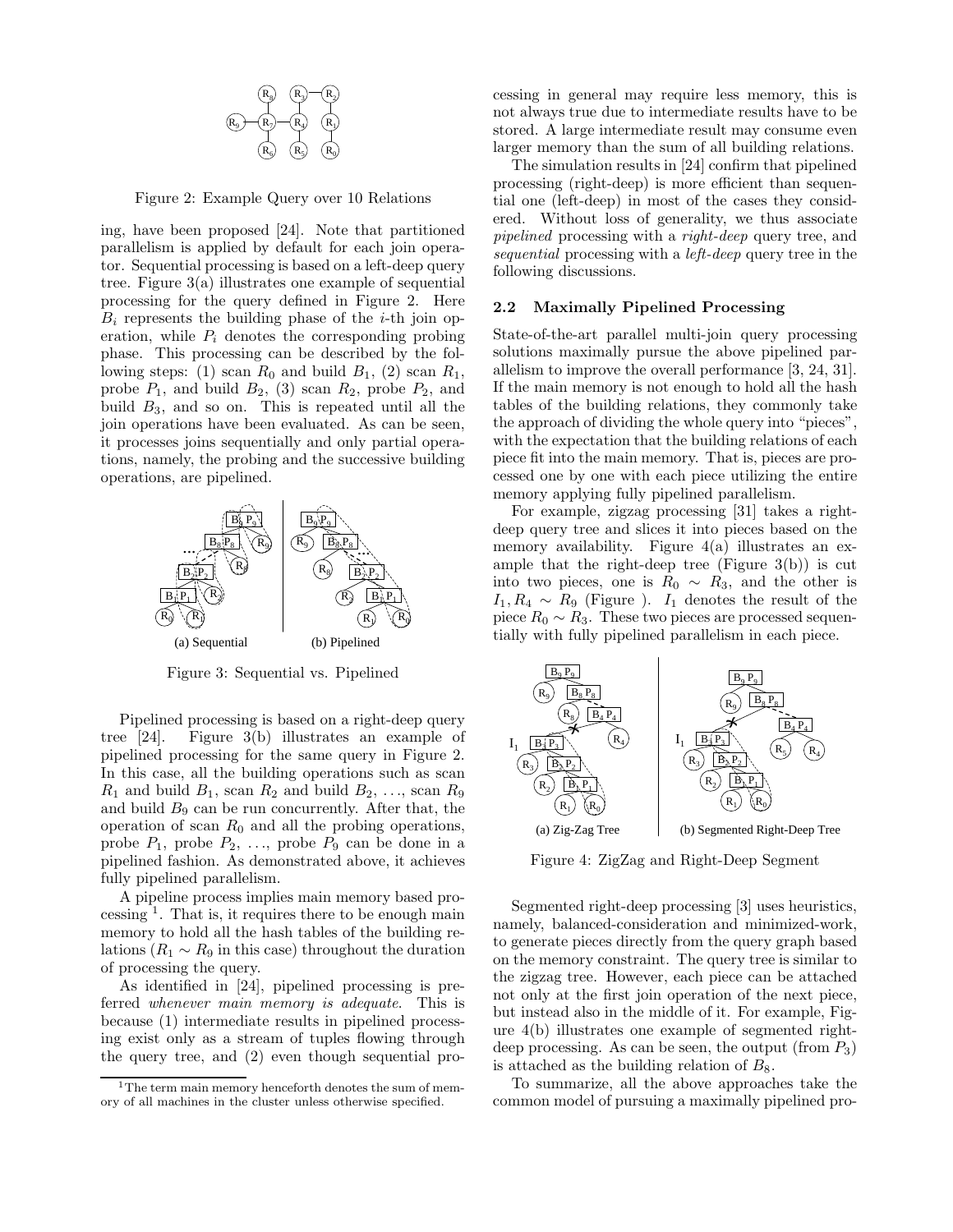cessing of multi-joins via a right-deep query tree, with the number of join relations in the right-deep tree primarily being determined by the main memory available in the cluster.

In this work, we question the view of always selecting such a maximally pipelined processing model. This pipeline process implies a main memory based processing. Clearly, more efficient main memory based processing strategies would lead to an improved overall performance. Without loss of generality, we use the term pipelined segment to refer a right-deep query tree that can be fully processed in the main memory.

# 3 A Multi-Phase Optimization

Multi-join query optimization is a complex process [28]. Parallel multi-join query optimization is even harder [9, 14, 25]. We take a *multi-phase* optimization approach to cope with the complexity of parallel multijoin query optimization. That is, we break the optimization task into several phases and then optimize each phase individually. Such multi-phase approach enables us to focus our attention on the research task we are tackling.

Breaking the Optimization Task. We divide the optimization task into the following three phases: (1) generating an optimized query tree, (2) allocating query operators in the query tree to machines, and (3) choosing pipelined execution methods. The complexity of each phase, i.e., phases (1) and (2), still remains exponential in the number of join relations.

As can be seen, the main focus of this work relates to query tree shapes (phase (1)) and different forms of parallelism on the overall performance. To proceed, we first describe the design choices we will assume in the reminder of our work for phases (2) and (3) below.

Allocating Query Operators. Resource allocation itself is a research problem of high complexity that has been extensively investigated in the literature [10, 15, 18]. Like most work in parallel multi-join query processing [3, 24, 31], we focus on main memory in the allocation phase. This is because main memory is the key resource in the above join processing. Other factors such as CPU capabilities of machines are assumed to have less impact on the allocation, i.e., they are often assumed to be sufficient.

The allocation is performed based on pipelined segments to promote the usage of pipelined parallelism [18]. For example, if a right-deep tree is cut into pieces with each piece being processed sequentially due to insufficient memory, then all machines are allocated to each piece. Thus, the whole allocation is performed in a linear fashion. As it can be seen, all previous processing strategies described in Section 2 fall into this type of linear allocation.

Pipelined Execution Method. The building relations of each pipelined segment can entirely fit into the memory of the machines that have been allocated to it. We apply a *concurrent execution* approach [24] to pro- $\cos s$  a pipelined segment  $^2$ . In this execution method, all scan operations are scheduled concurrently. For example, in Figure 5, we process a 4 way pipelined segment on 3 machines. Each building relation ( $R_2 \sim R_4$ ) is evenly partitioned across all 3 machines. Thus, each machine houses the appropriate partitions from all building relations, denoted as  $P_i^j$ . Here, subscript  $i (2 \leq i \leq 4)$  denotes join relations, while superscript j  $(1 \leq j \leq 3)$  represents machine ID. The probing relation  $(R_1)$  is also partitioned into all 3 machines to probe the appropriate hash tables to generate results.



Figure 5: Fully Concurrent Execution

# 4 Cost Analysis of Pipelined Segment

## 4.1 Identifying Tradeoffs

The following two factors need to be considered when analyzing the performance of parallel multi-join query processing via a partitioned hashing: (1) redirection costs between join operations, and (2) optimal degree of parallelism.

Redirection Costs. The basic idea behind the partitioned hashing join is that the join operation can be evaluated by a simple union of joins on individual partitions. For example, an equi-join  $A \bowtie B$  can be computed via  $(A_1 \bowtie B_1) \cup (A_2 \bowtie B_2) \ldots \cup (A_n \bowtie B_n)$ if A and B are divided into n partitions  $(A_1 \sim A_n,$  $B_1 \sim B_n$ ) by the same hash function. Assume two partitions in a pair  $(A_i, B_i)$  are put in the same machine, while different pairs are spread over distinct machines. This way, all pairs can be evaluated in parallel.

However, for a right-deep segment, it is not possible to always have all the matching partitions reside in the same machine. For example, assume a query tree is defined by " $A.A_1 = B.B_1$  and  $B.B_2 = C.C_1$ ". A and B are partitioned based on their common attribute  $A.A_1$ (or  $B.B<sub>1</sub>$ ), while C has to be partitioned based on the common attribute between B and C, namely,  $B.B_2$  (or  $C.C<sub>1</sub>$ ). If we assume A is the probing relation, then the

 $2$ Other pipelined execution strategies such as staged partitioning [3] have also been proposed. The detailed discussion of these strategies and their impact on parallel processing strategies are beyond the scope of this paper.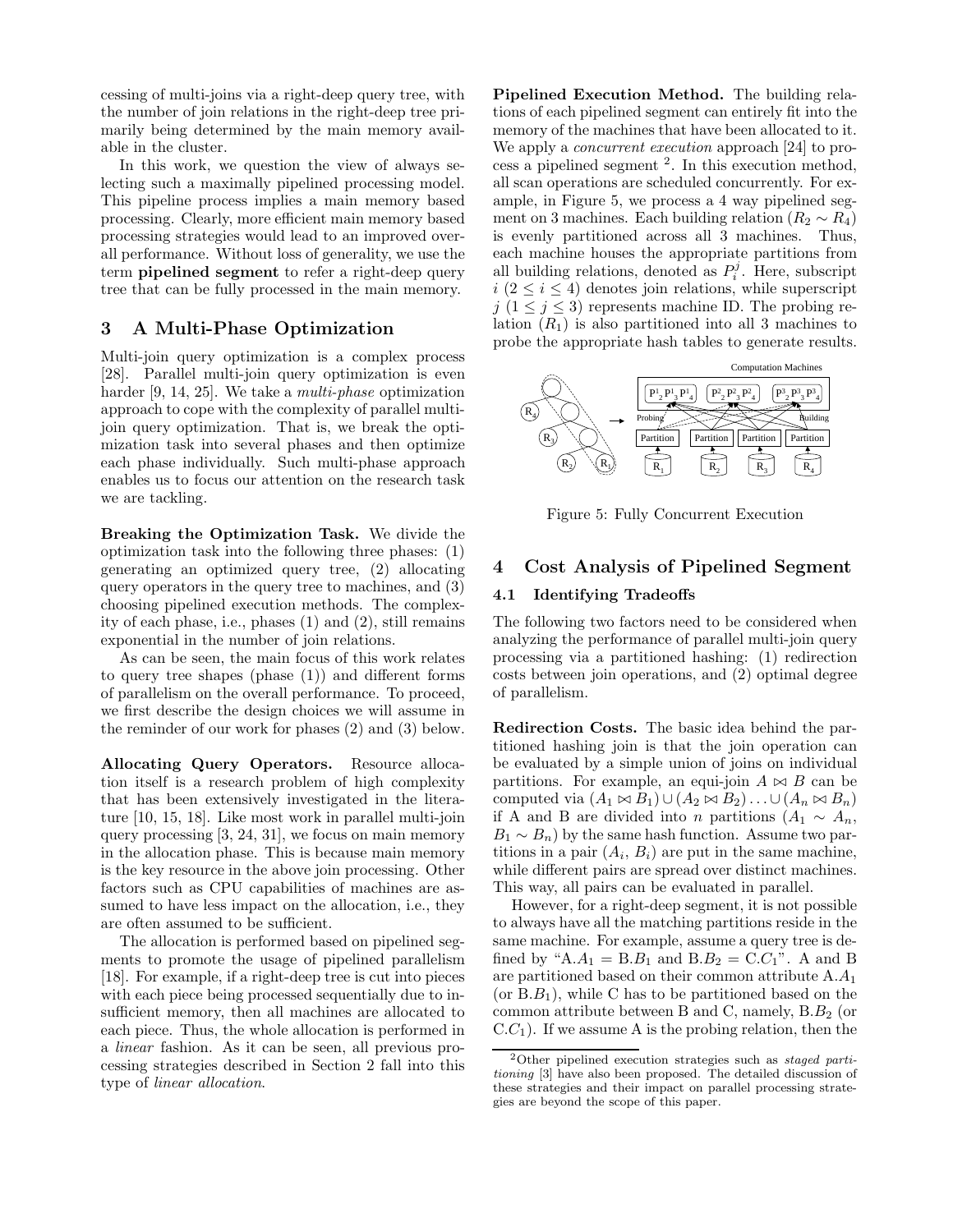partition function of  $B.B_2$  has to be re-applied to the intermediate result of  $A_i \Join B_i$  to find the corresponding partitions  $C_i$ . However, this corresponding partition  $C_i$  might exist in a machine different from where the current  $B_i$  resides. Thus redirection of intermediate results is necessary in this situation. For the special case of a right-deep tree when only one attribute per source relation is involved in the join condition, i.e., " $A.A_1 = B.B_1 = C.C_1$ ", the same partition function can be applied to all relations. In that case, all the corresponding partitions can be put into the same machine to avoid such redirections. Such redirection affects the probing cost of the query processing.

Optimal Degree of Parallelism. Startup and coordination overhead among machines will counteract the benefits that could be gained from parallel processing. [21, 29] discuss the basics on how to choose the optimal degree of parallelism for a single partitioned operator, meaning the ideal number of machines that need to be assigned to one operator. As one example, if a relation only has 1,000 tuples, it may not be worthwhile to have it evenly distributed across a large number of machines (i.e., 100) since the startup and coordination costs among these machines might be higher than the actual processing cost. Given the processing of more than one join operator (i.e., a pipelined segment), we expect this factor has a major impact on the overall performance. That is, it affects the building phase cost of the query processing.

#### 4.2 Pipelined Processing Cost Model

We now further provide cost functions to analyze the factors that affect the pipelined processing performance. For pipelined processing of a right-deep segment, the cost in terms of total work versus the overall processing time may not be that closely correlated. We thus derive two separate cost models. To facilitate the description of cost models, we assume  $R_0$  is the probing relation, while  $R_1, \ldots, R_n$  are the building relations of the pipelined segment. We also assume k machines are available to process the pipelined segment. These machines are denoted by  $M_1, M_2, \ldots$ ,  $M_k$ . Without loss of generality, we use  $I_i$  to represent the intermediate result after joining with  $R_i$ . For example,  $I_1$  denotes the result of  $R_0 \bowtie R_1$ , while  $I_2$ represents  $I_1 \bowtie R_2$ . Thus  $I_n$  represents the final output of these joins.

Estimating Total Work. The total work of pipelined processing can be described as the sum of the work in the building phase  $(W_b)$  and the work in the probing phase  $(W_n)$ , as listed below.

$$
W_b = (t_{read} + t_{partition} + t_{network} + t_{build}) * \sum_{i=1}^{n} |R_i
$$

|

$$
W_p = (t_{read} + t_{partition} + t_{network} + t_{probe}) * |R_0|
$$
  
+  $\frac{k-1}{k} * \sum_{i=1}^{n-1} |I_i| * t_{network} + (\sum_{i=1}^{n-1} |I_i|) * t_{probe}$ 

 $t_{read}$ ,  $t_{partition}$ ,  $t_{network}$ ,  $t_{build}$ , and  $t_{probe}$  in the above formulae represent the unit cost of reading a tuple from a source relation, partitioning, transferring the tuple across the network, inserting the tuple into the hash table, and probing the hash tables respectively. They represent the main steps involved in a partitioned hash join processing. In the probing phase work,  $\frac{k-1}{k} * \sum_{i=1}^{n-1} |I_i| * t_{network}$  denotes the redirection cost assuming the redirection occurs after each join operation and the output of each join operation is uniformly distributed across all the machines. The cost of outputting the final results is omitted since it is the same for all processing strategies.

Estimating Processing Time. Similarly, estimation of the processing time can be divided into two parts: one, the hash table building time  $(T_b)$  and two, the probing time  $(T_n)$ . The building time of the pipelined processing  $T_b$  can be estimated as follows:

$$
T_b = \max_{1 \le i \le n} (t_{read} + t_{partition} + t_{network} + t_{build}) \times \frac{f(k)}{k} \times |R_i|
$$

The processing time of the building phase can be estimated as the maximal building time of each individual relation over  $k$  machines. Here,  $f(k)$  represents the contention factor of the network since the more machines are involved, the more contention of the network caused by transferring tuples of join relations arises. This is used to reflect the optimal degree of parallelism as discussed in Section 4.1.

The processing time of the probing phase is more difficult to analyze because of the pipelined processing. We use the following formula to estimate the pipeline processing time.

$$
T_p = I_{setup} + \frac{W_p}{k} + I_{delete}
$$

Here  $I_{setup}$  represents the pipeline setup time, while  $I_{delete}$  denotes the pipeline depletion time. The steady processing time of the pipeline can be estimated by the average processing time of one tuple  $(\frac{W_p}{|R_0|})$  multiplied by the number of tuples  $(|R_0|)$  that need to be processed over the total of  $k$  machines. Clearly, this is a simplified model representing the ideal steady processing time without including for example variations in the network costs.

From above analysis, we can see that both the number of building relations  $(n)$  and the number of machines  $(k)$  assigned to the pipeline play an important role in the overall processing time. As we will discuss in Section 5, we investigate to break both  $n$  and  $k$ , and compose smaller pipelined segments to query trees to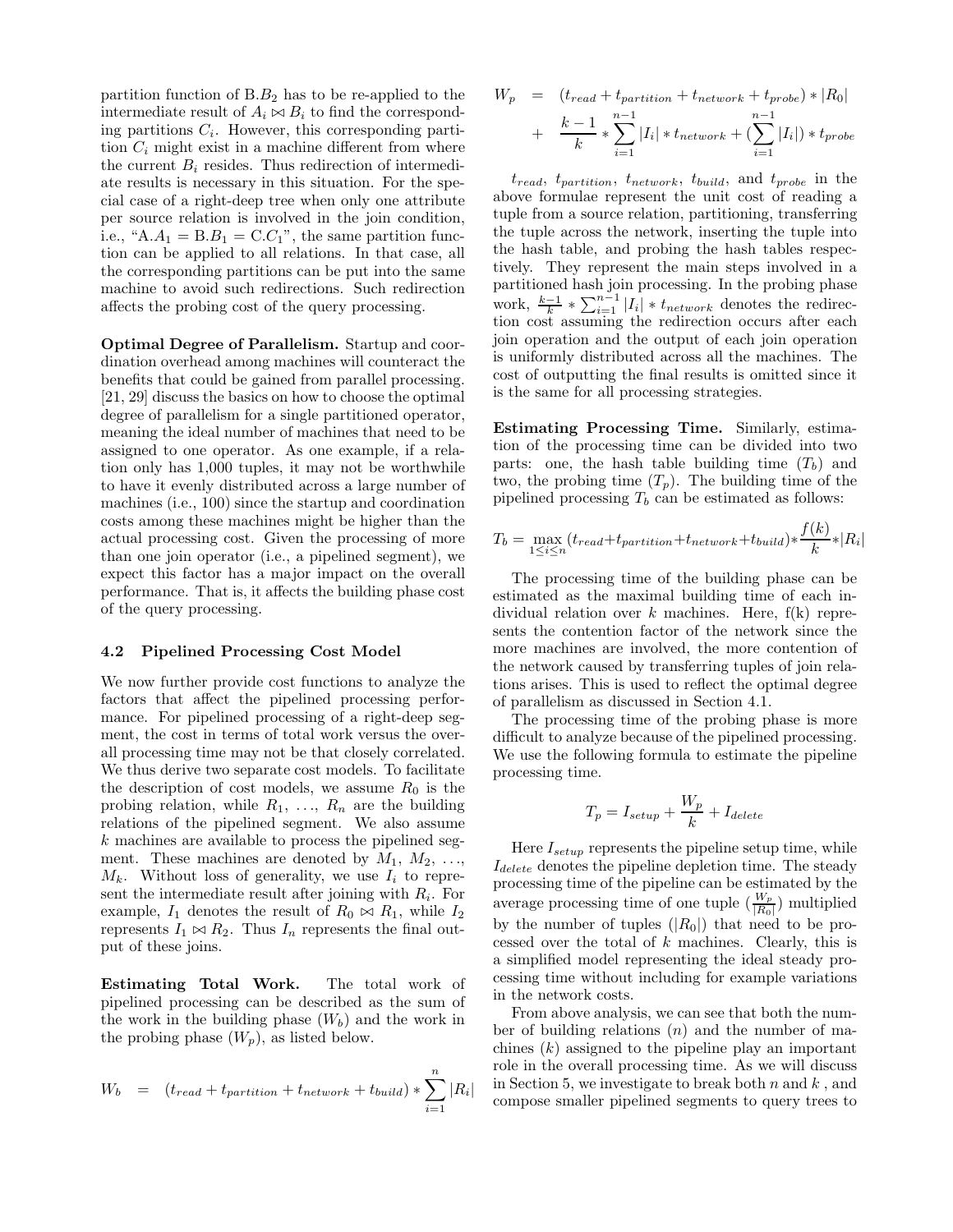improve the query processing performance. Note that above cost model is also applied to find the most efficient pipelined processing strategies for each subgraph (Section 5.3).

# 5 Breaking Pipelined Parallelism

## 5.1 Bushy Trees and Independent Parallelism

Query trees of a multi-join query can be classified into two types: sequential trees (i.e., a right-deep tree or a left-deep tree as discussed above), and bushy trees. A right-deep tree has a better performance over a leftdeep tree since it has a high potential of pipelined parallelism for a hash-based join algorithm. Thus we now use a right-deep tree as the representative of sequential trees (e.g., Figure  $6(a)$ ).

A bushy tree has a height of at least  $log_2 n$  (given a binary bushy tree that is balanced) with  $n$  being the number of join relations involved in the multijoin query. A bushy tree brings new flexibility to the style of processing, such as having multiple probing relations and composing different pipelined segments. Moreover, a bushy tree has the potential of processing independent subtrees (segments) concurrently. However, such flexibility may also bring dependencies to the execution. This dependency may both affect the allocation of query operators and the corresponding parallel processing performance.

For example, Figure 6(b) illustrates one bushy tree and its possible pipeline segments (each pipeline segment is denoted by one dashed oval). Four segments  $(P_1 \sim P_4)$  can be identified. As can been seen,  $P_1$  and  $P_3$  can be processed in parallel by processing them on different machines. While the execution of  $P_2$  depends on  $P_1$ , the execution of  $P_4$  depends both on  $P_2$  and  $P_3$ .

As can be seen, a right-deep tree has the highest degree of pipelined parallelism without any dependencies because each subtree is a join relation. However, there is no opportunity for independent parallelism except during the initial building phase of the join relations. While a wide bushy tree has many subtrees, it also has up to  $log_2 n$  layers of dependencies with n being the number of source relations. These dependencies are likely to impact the overall performance.



Figure 6: Right-Deep vs. Wide Bushy Tree

## 5.2 Segmented Bushy Tree

Seen from the cost model, if the results of pipelined segments in a bushy tree are smaller than those of the original join relations, then the bushy tree processing may have less total work  $(W_b + W_p)$  when compared with the fully right-deep processing. Here we assume all the intermediate results are kept in main memory.

Comparing the overall processing time of fully rightdeep and bushy trees is more complicated. As we can see, each pipelined segment in a bushy tree only gets one portion of the total available machines. Thus the network contention  $(f(k))$  in the building phase may be less severe than that of the full right-deep case. Moreover, less building relations in the pipeline reduces the variations in the building phase. As a consequence, given the independent processing of these smaller pipelined segments, the processing time of a bushy tree may be better than that of fully pipelined processing. However, as we identified earlier, a bushy tree style processing may be affected by the dependencies among subtrees. Moreover, there may be subtrees  $(\text{up to } [n/4])$  that have short pipelined processing. For example,  $P_1$  and  $P_3$  only have a pipeline of one probing followed by the building for the next join. These two factors may eventually counteract the benefits gained by introducing the independent parallelism.

Thus, the key question now is how to balance independent parallelism and pipelined parallelism in parallel multi-join query processing. By reducing each pipelined segment (i.e., identified by dashed oval in Figure 6(b)) into one 'mega-node', we can build a dependency tree out of the original query tree. We note that the dependencies are associated with the height of this dependency tree. Thus reducing the height of the dependency tree should effectively reduce the dependencies. We thus propose to utilize a segmented bushy query tree. A segmented bushy tree can be controlled to have a dependency tree with height of 2 as long as we increase the number of subtrees of the root node.

Figure 7 illustrates the example of a segmented bushy tree of the join query in Figure 6. In this example, the whole query is cut into three groups,  $R_1 \sim R_3$ ,  $R_4 \sim R_7$ , and  $R_8$ . Three pipelined segments  $P_1$ ,  $P_2$ , and  $P_3$  can be identified correspondingly.  $P_1$  and  $P_2$ can be processed independently, each with pipelined parallelism. The output from these two segments can be directly fed into  $P_3$ . Without loss of generality, the pipelined segment that contains outputs of all other segments is referred to as the final pipelined segment. In this case,  $P_3$  is the final pipelined segment. Thus, all pipelined segments except the final one can be executed concurrently without any dependencies. We can see that a segmented bushy tree processing applies independent parallelism with minimal dependencies among subtrees (groups) since it only has one layer of dependencies among pipelines.

Without loss of generality, we always assume the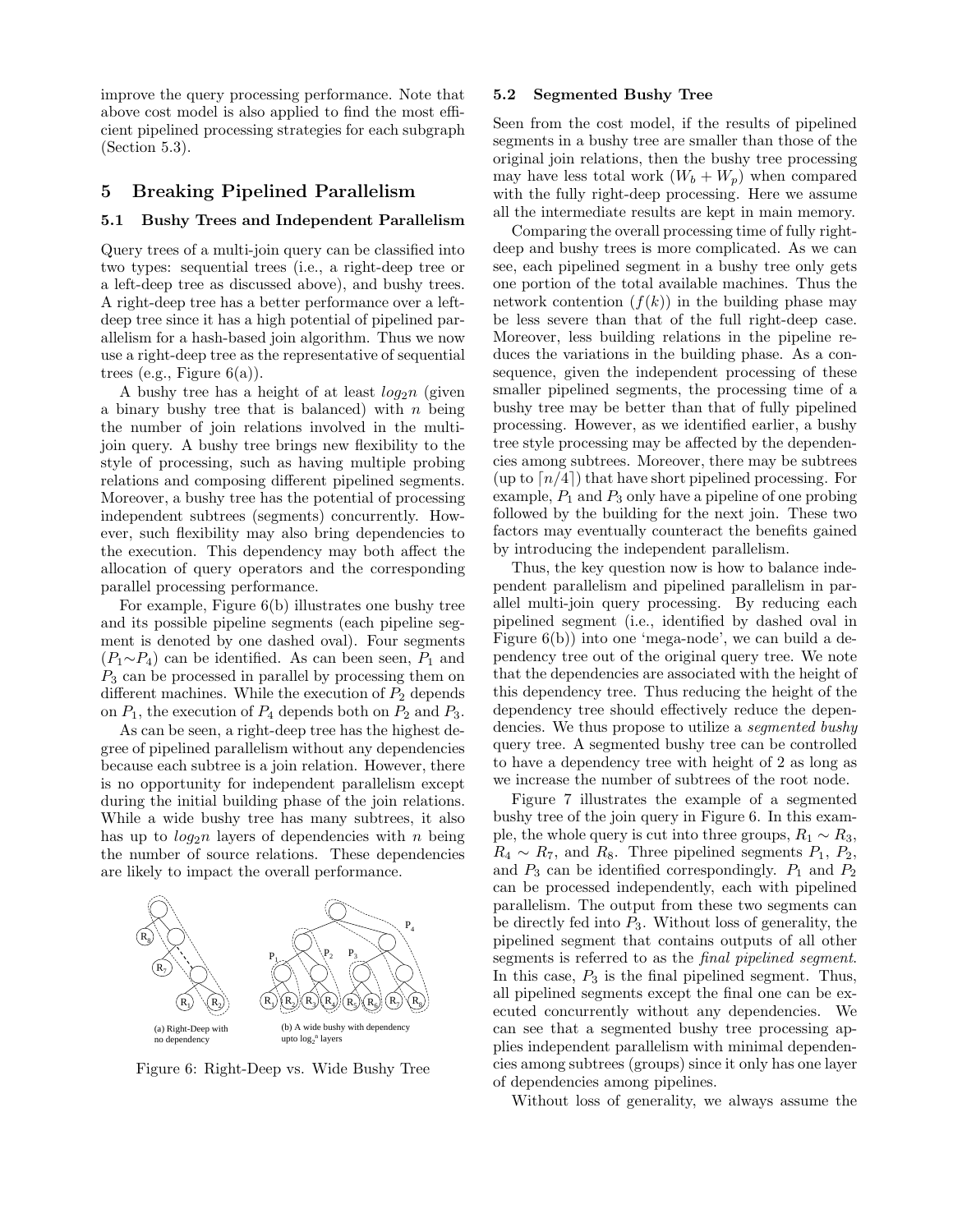right-most pipeline of a segmented bushy tree to serve as the probing relation of the final pipelined segment. For example,  $P_1$  is the probing relation of the final segment  $P_3$  in Figure 7.



Figure 7: A Segmented Bushy Tree

The cost of above segmented bushy tree processing can be modeled based on the pipeline cost functions discussed in Section 4.2. We omit it here due to the space limitation. Readers can refer to [16] for details.

## 5.3 Composing Segmented Bushy Trees

Now, we address the question how to generate the segmented bushy tree for a multi-join query. Algorithm 1 sketches our proposed algorithm. It consumes a connected join graph G and the maximal number of nodes m per group (we will discuss how to get this  $m$  shortly). We would choose the largest join relation as the probing relation of each group since this reduces the time and the memory consumption of the building phase. Once we select the probing relation, we then begin to enumerate all possible groups having a maximum of  $m$  join nodes starting from this probing relation. Enumeration is possible since  $m$  is usually much smaller than the number of nodes in the join graph. Some of the groups may not contain exactly  $m$  nodes due to the nodes in the group being no longer connected by a join edge. Our goal is to avoid Cartesian products given that each data source may be large, thus resulting in huge intermediate results. After that, we choose the best graph, a partition of the original join graph, from these candidates generated from the enumeration based on the cost model we developed in Section 4.2. The selection can also be based on heuristics, i.e., choosing the group in which the join attributes are the same to reduce the possible redirection costs, or selecting the one with the smallest output results.

Figure 8 illustrates how the example join graph depicted in Figure 2 is divided by applying Algorithm 1 when  $m = 4$ . For example, we start from the relation with largest cardinality, say relation  $R_7$ . The enumeration in Step 4 generates all the possible connected groups with 4 nodes starting from  $R_7$ , as illustrated in Figure 8(a). In this case, we choose  $R_7$ ,  $R_9$ ,  $R_6$ , and  $R_8$  as the nodes in the first group (pipelined segment). For simplicity, we call this group  $G_1$ . After this, if  $R_1$  is the one with the largest cardinality among the nodes that have not yet been grouped, we then choose

# Algorithm 1 ComposeBushyTree( $G,m$ )

 $\overline{\textbf{Input: A connected join graph G with n nodes. Num-}$ ber m specifies maximum number of nodes in each graph. **Output:** Segmented bushy tree with at least  $\lceil n/m \rceil$  subtrees.

- 1: completed  $=$  false
- 2: while (!completed) do
- 3: Choose a node  $V$  with largest cardinality that has not yet been grouped as probing relation
- 4: Enumerate all subgraphs starting from V with at most m nodes
- 5: Choose best subgraph, mark the nodes in this group have been selected in original join graph
- 6: if  $\mathbb{I}(\exists K, K \text{ is a connected subgraph of } G \text{ with }$ unselected nodes) && (K.size()  $\geq$  2) then
- 7: completed  $=$  true
- 8: end if
- 9: end while

10: Compose a segmented bushy tree from all groups



Figure 8: Example of Algorithm 1

 $R_1$  as the probing relation for the second group  $G_2$ . We repeat the process as illustrated by Figures 8(b)- (c). After these steps, only  $R_0$  and  $R_5$  are left. They are not connected. We thus end up with 4 groups. An example segmented bushy tree with these 4 groups can be built as shown in Figure 9(a).

Allocating machines to a segmented bushy is based on the number of building relations in each pipelined segment. For example, for the segmented bushy tree shown in Figure  $9(a)$ , three pipelined segments can be identified (dashed cycles in Figure 9(b)). The number of machines assigned to each pipelined segment, denoted by  $k_1$ ,  $k_2$ , and  $k_3$ , can be computed as follows.

$$
N_b = \sum_{0 \le i \le 9, i \ne 1,7} |R_i| + |I_1|
$$
  
\n
$$
k_1 = \lfloor \frac{(|R_6| + |R_8| + |R_9|)}{N_b} \rfloor
$$
  
\n
$$
k_2 = \lfloor \frac{(|R_2| + |R_3| + |R_4|)}{N_b} \rfloor
$$
  
\n
$$
k_3 = k - k_1 - k_2
$$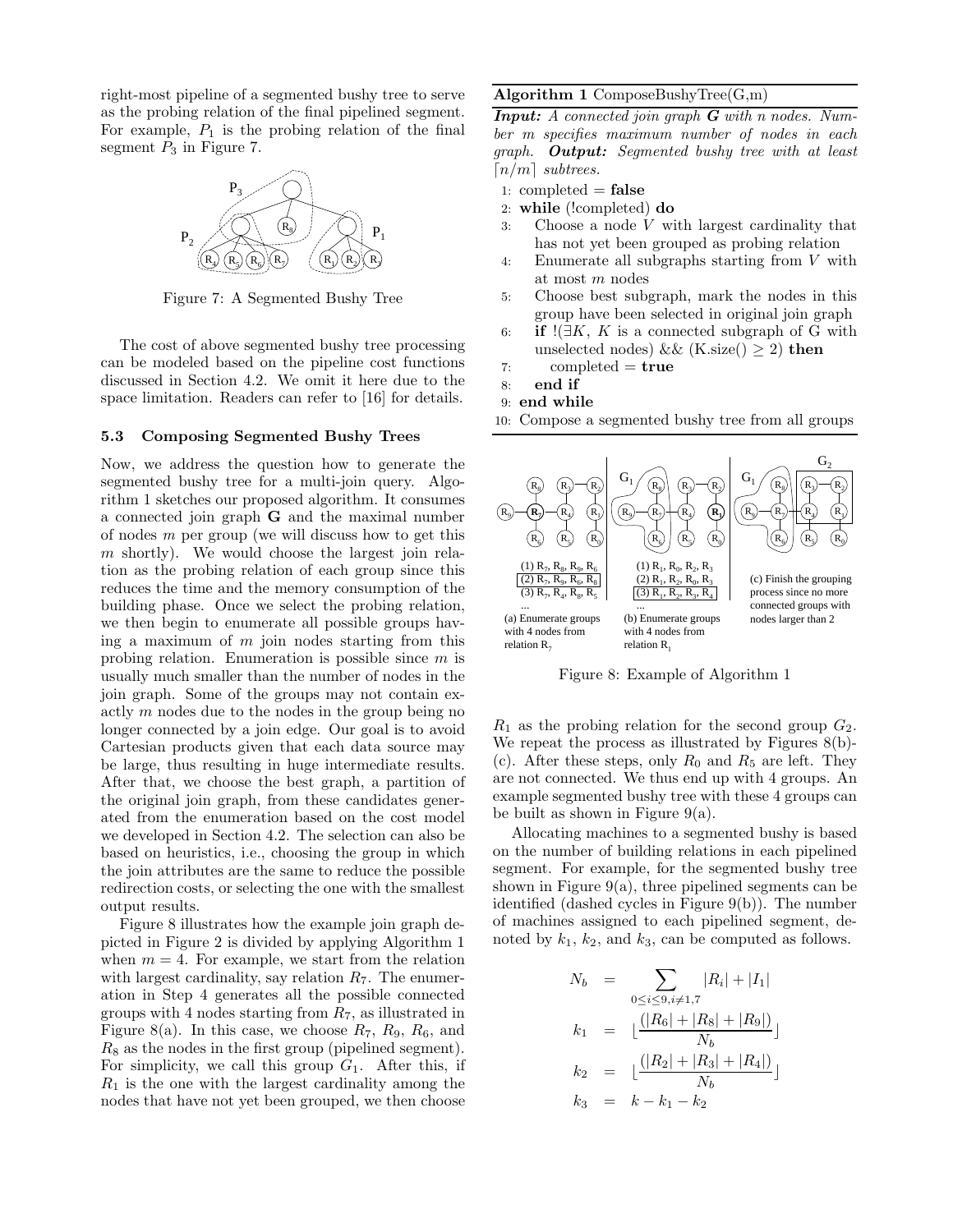Here,  $I_1$  and  $I_2$  denote the outputs of groups  $G_1$ and  $G_2$  respectively.  $N_b$  represents the total number of tuples that need to be built assuming  $R_7$ ,  $R_1$ , and  $I_2$  are the probing relations of  $G_1, G_2$ , and the final pipelined segment respectively. Note that the selection of the probing relation for the final pipeline segment is not straightforward. We will discuss this in more detail in Section 6.4.



Figure 9: Segmented Bushy and Node Allocation

However, the question remains how to decide the right number of groups given a join graph. Let us now use g to represent this number. Note that the input of Algorithm 1, the maximum number of nodes in each group m can be estimated by  $m = \lfloor n/g \rfloor$  with n being the number of join relations in the query. There are two ways to address this issue. The first is a heuristicsbased selection approach. For example, we can choose g as the number of nodes that have cardinality larger than  $3/2$  of the average cardinality. Here, we assume that g has to be bound within  $2 \sim n/2$ . The rationale behind this selection criterion is that in the best case, we can choose all these large join relations as the probing relations for the generated groups. The second is a cost-based selection approach. Again we note that the range of the number of groups  $q$  is between 2 to  $n/2$ <sup>3</sup>. We thus can repeatedly call the function  $ComposeBushyTree$  (Algorithm 1) with the number m ranging from  $n/2$  to 2 (q changes from 2 to  $n/2$  correspondingly). We then estimate the cost of processing strategy from  $ComposeBushyTree$ . The final output will be the one with the best estimated cost. While this may increase the optimization cost, it has the potential to result in a better processing strategy.

#### 5.4 Handling Insufficient Memory

The problem of handling insufficient memory can be addressed using the "cutting" principle as in [3, 24]. That is, we divide the whole query (joins) into pieces such that each piece can be run in the main memory. Note that in the extreme case, the multi-join query processing would have to be sequentialized due to not enough memory being available to hold more than one join. As we mentioned in Section 1, we assume that the aggregated memory can hold at least 2 or more building relations.

Algorithm 2 sketches an incremental approach to address this problem. This incremental approach is based on the static right deep tree [24] or segmented right-deep tree [3] which divides the join query into right-deep segments based on the main memory of the cluster. After that, we further compose each rightdeep segment into a segmented bushy tree if it is necessary, i.e., the number of building relations in each piece is larger than a certain threshold. Since each rightdeep segment is likely to be more efficiently processed, the performance of the whole query is also expected to be better than the static right-deep or segmented right-deep tree processing.

# Algorithm  $2$  SimpleIncSegTree(G,M)

**Input:** A connected join graph  $G$  with n nodes, total main memory of cluster  $M$ . Output: A sequence of segmented bushy trees, each processable in main memory of cluster.

- 1: Compose Static or Segmented Right-Deep Tree
- 2: for each right-deep segment  $r$  do
- 3:  $m \leftarrow$  Maximal number of relations per group
- 4:  $t \leftarrow \text{ComposeBushyTree}(r,m)$
- 5: Put  $t$  into result sequence
- 6: end for
- 7: Return result sequence

A "top-down cut" approach, dividing the join graph directly such that each group can be processed in the main memory, can also be devised. We then select the groups and process them iteratively. However, as mentioned earlier, the essence of our work is to reexamine the performance of a main memory based maximal pipelined processing. We argue that having a more efficient main memory based processing strategies will also lead to improved overall performance even if we apply a simple incremental optimization algorithm such as Algorithm 2. This claim is confirmed by our experimental studies discussed below.

# 6 Experiments

## 6.1 Experimental Setup

We have implemented a distributed query engine to test out our hypothesis. The system is implemented using Java. It is capable of optimizing and executing multi-join queries across a set of shared nothing machines connected by network. Due to space limits, we ask readers to refer our technical report [16] for details about the system. Multi-join queries are processed on a cluster composed of 10 machines. Each machine in the cluster has dual 2.4GHz Xeon CPUs with 2GB RAM. They are connected by a private gigabit ethernet switch. In our experimental setting, all source (join) relations are stored in an Oracle database that

<sup>3</sup> In extreme cases, the actual number of groups may be larger than n/2. However, we assume that we have less interests in these cases when a large number of groups with only one join relation in it.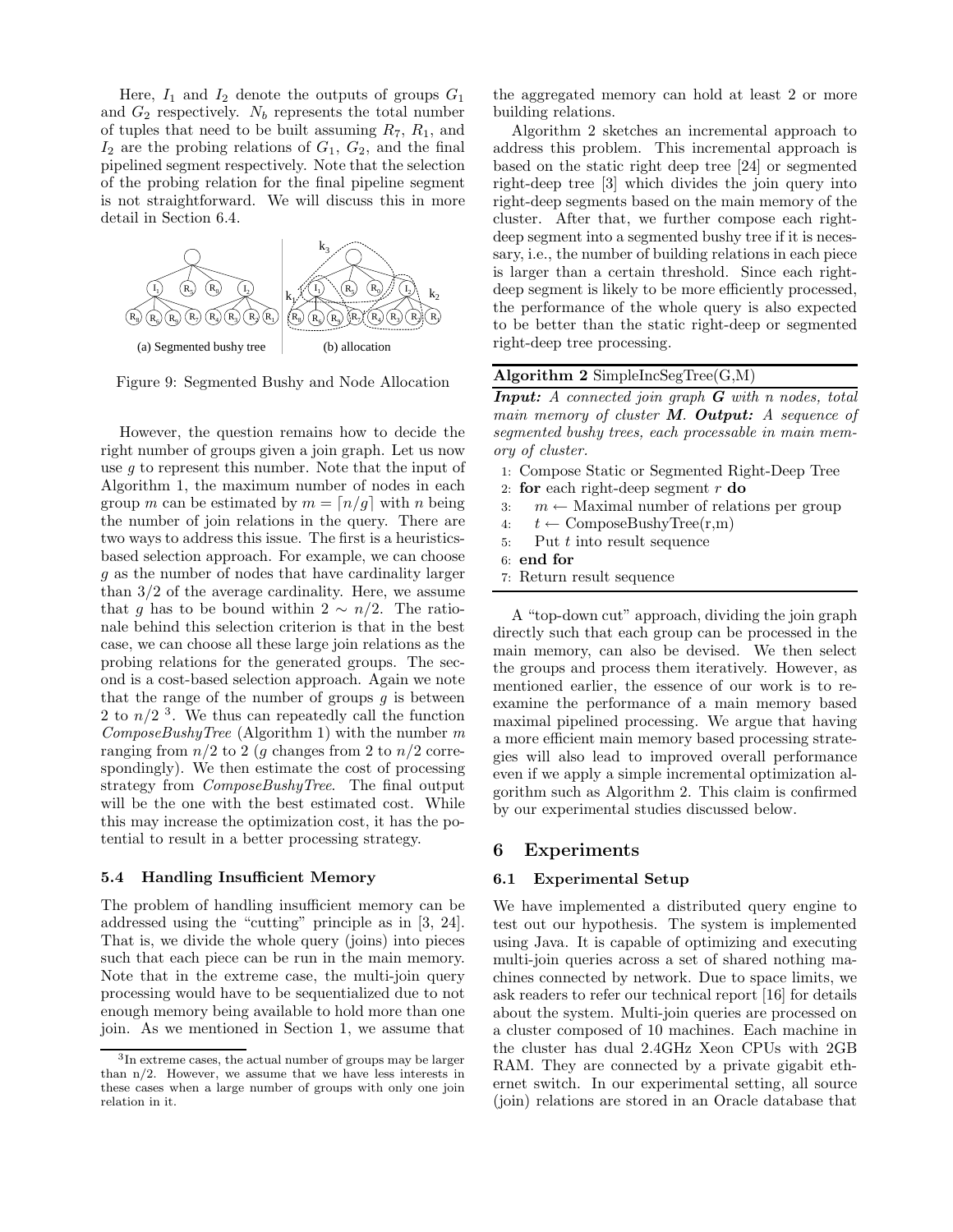resides in a different machine outside the cluster having 2 PIII 1G Hz CPUs and 1G main memory. The query results are sent to an application server with one PIII 800M Hz CPU and 256M Memory. This setup follows a typical data warehouse environment where the process has to be performed outside the data sources [5]. This is because the operating data sources may be too busy to process complex join queries or even simply may not be willing to give control to the outsiders.

As done in [3], we use generated data sets and queries in our experiments. This is because benchmark queries such as TPC-H [27] only have a limited number of queries (around 20), and most of them have less than 5 joins. The multi-join queries used in the experiments are randomly generated with the number of join relations ranging from 8, 12, to 16. We actually generate random connect acyclic graphs given a specified number of nodes. Each node represents join relations, while each edge denotes the join condition. The average join ratio of each join is set to 1, which means each probe tuple is expected to produce on average one output tuple. The cardinality of each join relation ranges from  $1K \sim 100K$  tuples, and the average size of each source tuple is about 40 bytes. Each result tuple has about  $320 \sim 640$  bytes on average, by simply concatenating all tuples from join relations. Thus, the whole data in one test query (including intermediate results) can go up to 600MB. Data size in our experiment is chosen to make sure all the hash tables can fit in the main memory since our main focus of this work is the main memory based processing. Here, each building relation is evenly distributed to all machines that assigned to the segment that this relation belongs to.

## 6.2 Impact of the Number of Data Servers

Initial experiments have been conducted to evaluate the impact of the number of Oracle data servers in the experimental setup on the overall performance. We compare the performance of multi-join queries using a pure right-deep tree (pipelined) processing given different numbers of data servers. The test queries are generated randomly with  $8 \sim 16$  join relations. For each query, we vary the number of data servers from 1 to 4. Thus, if we have i data servers with  $1 \leq i \leq 4$  and  $k$  (either 8, 12, or 16) join relations, then we have each data server hold on average  $\lceil k/i \rceil$  join relations. These data servers are deployed on different machines with similar configurations having Oracle 8i installed. Each data point in Figure 10 reflects an average of 50 randomly generated queries for each query type (queries have the same number of join relations). Here, x-axis denotes the number of join relations in the query, while y-axis represents the total processing time. From Figure 10, we see that the number of data servers in the system only has a minor impact on the overall performance. This is because the total time spend on reading the tuples from data servers only represents a small fraction of the total query processing time in our current experimental settings. Thus, the improvement due to shared read by multiple data servers does not play a major role in the overall performance. This indicates that the data server is not the bottleneck in our experimental environment. Without loss of generality, we report our following experimental results with a setup that stores all join relations in one data server.



Figure 10: Vary the Number of Data Servers

## 6.3 Pipelined vs. Segmented Bushy

Experiments have been conducted to compare the total processing time of a right-deep tree having fully pipelined processing to our proposed segmented bushy tree processing that mixes both pipelined and independent parallelism. Figure 11 shows the results of 20 randomly generated queries with 8 join relations. Here, the segmented bushy tree has a maximum of 3 join relations per group. In Figure 11, we see that a segmented bushy tree processing almost consistently outperforms fully pipelined processing.



Figure 11: Performance of 20 Example Queries

Figure 12 shows the results of queries with an increasing number of join relations in the query. The number of relations in a query ranges from 8, 12 to 16. The experimental results reflect an average processing time over 50 different randomly generated queries per query type. For example, for queries with 8 join relations, we generate 50 queries randomly. We then produce both the fully pipelined processing and the segmented bushy processing strategies for each gener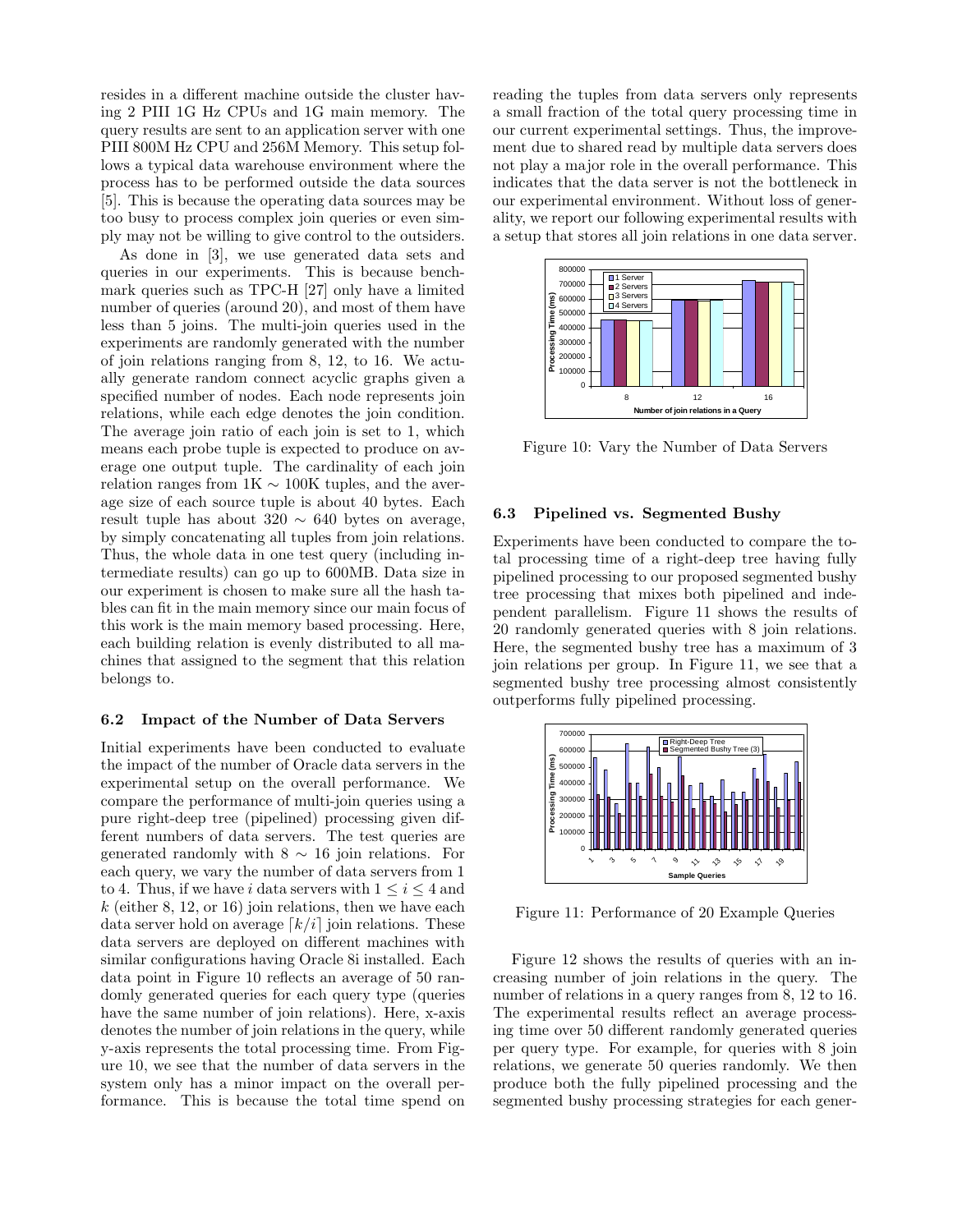ated query. In this experimental setup, queries with 8 relations are divided into groups having a maximum of 3 relations, while queries with 12 and 16 relations are divided into groups having a maximum of 4 relations.

In Figure 12, we can see that segmented bushy tree processing is consistently better than maximal pipelined parallelism. The performance improvement is around 50% in terms of the total processing time.



Figure 12: Right-Deep vs. Segmented Bushy

# 6.4 Probing Relation Selection for the Final Pipelined Segment

Selection of the probing relation of a pipelined segment is usually based on the cardinality of the join relations. This is because choosing a large relation as probing relation can effectively reduce the work and processing time of the building phase. However, for a pipelined segment that involves outputs from other segments (assuming main memory is enough to hold these building relations), the cardinality of the relation alone may no longer be the best choice in general. Changing the probing relation of a pipelined segment that only involves source join relations does not change the number of probes in the probing phase. It only changes the number of probing and building tuples. Here we define the number of probe steps as the maximum number of hash tables that a tuple from the probing relation needs to probe to produce the final output. However, for a pipeline segment having outputs from other segments, changing the probing relation will also change the total number of probes.

For example, if we change the probing relation for the pipeline segment  $P_1$  as shown in Figure 13(a) from  $R_7$  to  $R_6$ , no changes in the number of probe steps occur. Both of them are 3 (Figures  $13(a)-(b)$ ). However, if we change the probing relation of pipeline  $P_3$  (exchanging  $P_1$  and  $P_2$ ), then the total number of probe steps changes from 4 to 5 in this case. This is because  $P_1$  itself has 3 probe steps while  $P_2$  only has 2.

Figure 14 shows the experimental results of the impact of the probing relation selection for the final pipelined segment. Here, the number on the x-axis denotes the number of relations in the probing relation of the final pipelined segment. The generated queries have 16 join relations. In Figure 14, we see that in



Figure 13: Probing Relation Selection

our current environment, the larger the number of relations in the probing relation of the final pipelined segment, the worse the total processing performance will be. This is because the longer probe steps in the final pipelined segments impair the processing performance. This again confirms our observation that a full pipeline may not be the best performer. Note that the performance degradation for a pipeline that is longer than 8 can be explained by the experiments shown in Figure 12. Hence, in Figure 14, we conveyed the scope of smaller pipeline sizes.



Figure 14: Probing Relation Selection

## 6.5 Number of Join Relations per Group

Figure 15 illustrates the impact of the maximal number of join relations per group in our environment. Here, all the tested queries have 16 join relations. We vary the number of join relations per group from 3 to 6. As we can see, if the number of join relations per group increases, the total processing time also increases. This is mainly because given our  $Compose BushyTree$ algorithm, the final pipelined segment tends to choose the largest subgraph (the one with the largest number of join relations) as the probing relation since it usually has the largest intermediate results. As shown in Section 6.4, a long pipeline of the final pipelined segment degrades the overall performance. We thus revise our algorithm to choose the subgraph with the smallest number of probing steps as the probing relation of the final pipelined segment. As can be seen, the revised algorithm is less sensitive to the number of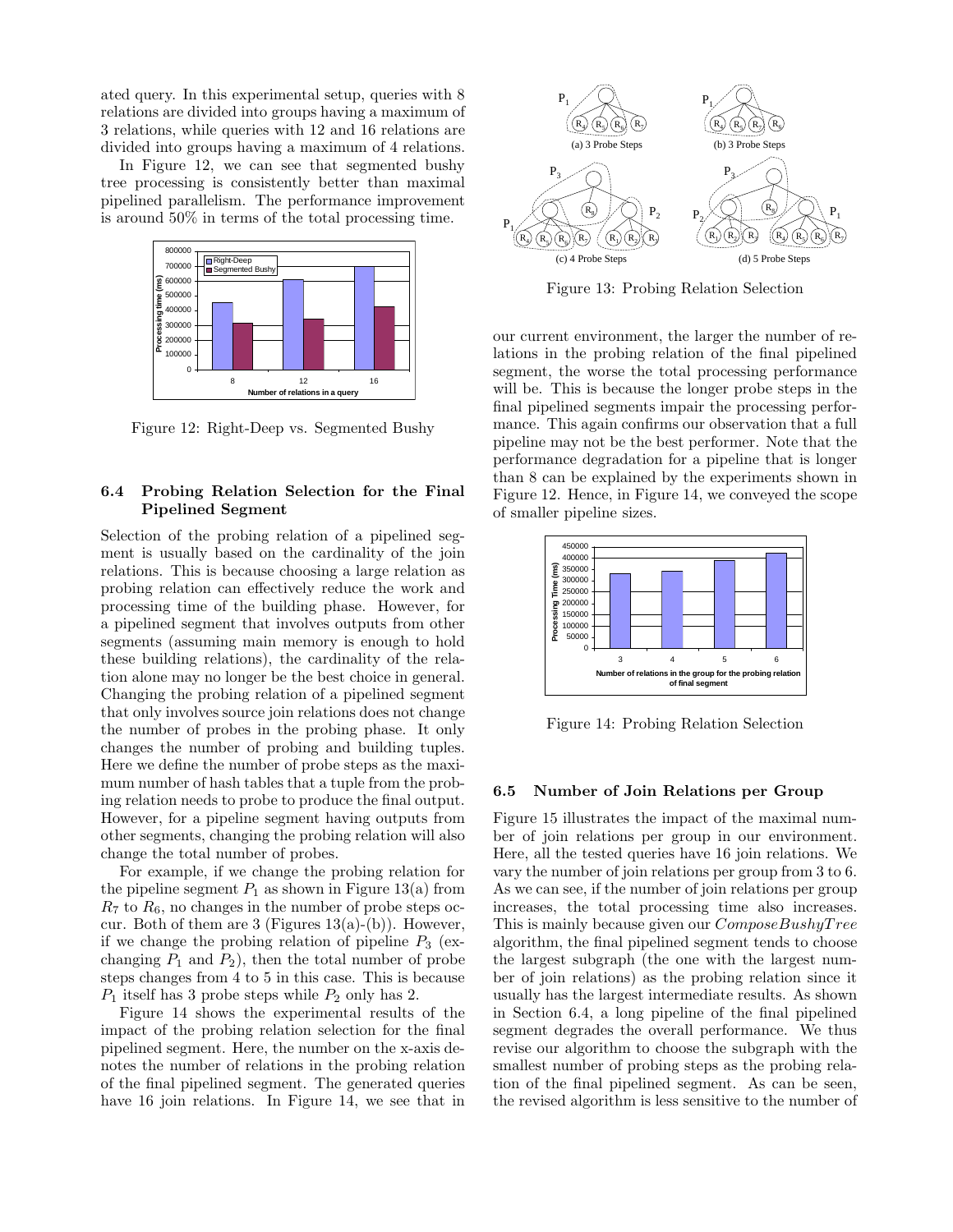join relations in a group.



Figure 15: Exchanging the Probing Relation

## 6.6 Handling Insufficient Memory

Figure 16 shows the experimental results when the aggregated main memory is not sufficient to hold all the hash tables of the building relations. We deploy join queries with 32 join relations. Assume the query will be cut into three pieces with each piece being executed sequentially. Here, the intermediate results of each piece will be first written to the data server, while the next piece will read the intermediate results back into the main memory. We compare the performance of the segmented right-deep tree with our segmented bushy tree generated by Algorithm 2. Note that the segmented right-deep tree has each piece fully pipelined, while the segmented bushy will have the same right-deep segment (piece) further composed into a segmented bushy tree with a maximum of 3 join relations per group. Figure 16 reports the comparison between these two approaches for 10 randomly generated queries. As can be seen, the segmented bushy tree processing consistently outperforms the segmented rightdeep processing. This is expected because each piece is processed more efficiently given our segmented bushy tree approach. Thus, the overall performance of the query is correspondingly improved.



Figure 16: Seg. Bushy vs. Seg. Right-Deep

## 6.7 Concluding Remarks

As can be seen, these experimental results clearly highlight the main message of our work, namely, the long standing assumption that "maximal pipelining is preferred" is shown to be wrong. Our proposed segmented bushy processing almost consistently beats full pipelined processing. Given the massive application of pipelined processing, especially in growing areas such as continuous query processing, this observation can also shed some new light on how best to optimize distributed pipelined query plans when the optimization function is related to total processing time.

# 7 Related Work

Parallel query processing has been extensively studied in the literature [4, 6, 11, 13, 14, 20, 21, 24, 29]. Many different research efforts have been conducted in this area. For example, GAMMA [7], Bubba [1], PRISMA/DB [29] are examples of parallel database systems. Many papers were written studying their performance. [13] proposes solutions for scheduling pipelined query operators to minimize the total work. Task scheduling and allocation in general also have been extensively studied [15]. Other focuses such as load balancing [2, 8] and resource allocation [10, 18] are also topics closely related to parallel query processing. As can be seen, these works provide the necessary background for the work presented in this paper. In this work, we instead focus on a specific area of parallel query processing, namely, the parallel multi-join query processing via hashing.

Evaluating a multi-join query via hashing in parallel (applying partitioned and pipelined parallelism) over a shared-nothing environment also has been investigated in the literature before [20, 24, 26]. Different parallel processing strategies such as left-deep and right-deep [24], segmented right-deep [3], and zigzag tree [31] have been proposed, as we have provided an in-depth discussion in Section 2. However, these proposed solutions all share the common approach which is to maximally use pipelined parallelism (i.e., maximally divide a right-deep tree into segments) based on certain objective functions (i.e., memory constraints), and each segment is processed one by one. In this work, we instead consider more tradeoffs in optimizing such parallel multi-join query processing, i.e., other types of query tree shapes, independent parallelism and its dependencies, properties of the join definitions to reduce redirection costs, etc. Moreover, most of the previous works report their results based on simulations, while we report our results based on a working distributed system.

[30] experimentally compares five types of query shapes and various execution strategies based on the PRISMA/DB system [29]. However, it does not explore how to generate optimized parallel processing query plans. In this work, we propose algorithms to generate efficient parallel processing solutions.